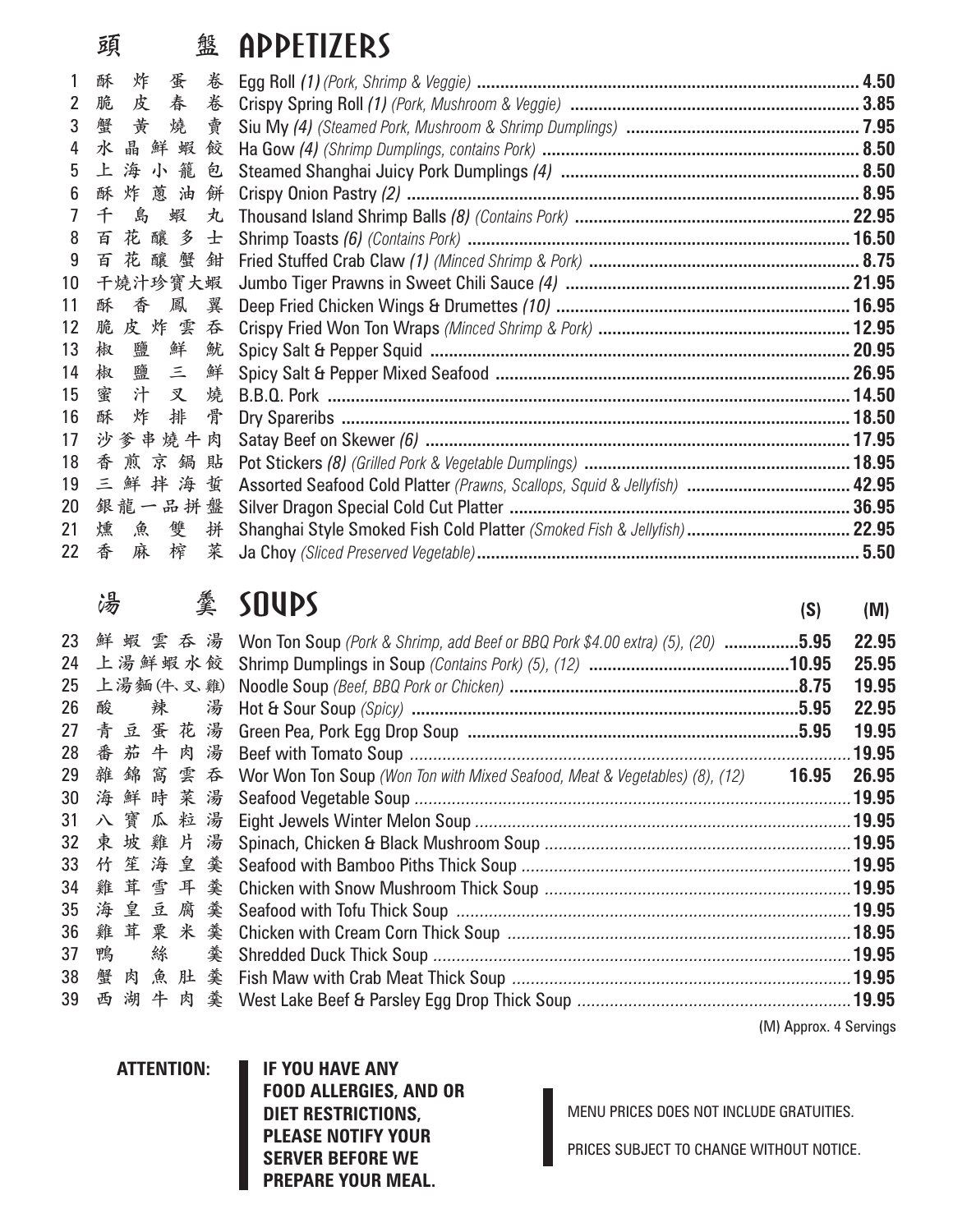## **雞 肉**

|    | 羿       |      | EST. | <b>STISDER</b>                                                                     |  |
|----|---------|------|------|------------------------------------------------------------------------------------|--|
| 40 | 杏<br>仁  | 雞    | T    |                                                                                    |  |
| 41 | 時<br>菜  | 雞    | 片    |                                                                                    |  |
| 42 | 宮<br>保  | 雞    | 球    |                                                                                    |  |
| 43 | 千<br>炒  | 雞    | 絲    |                                                                                    |  |
| 44 | 菠<br>蘿  | 雞    | 球    |                                                                                    |  |
| 45 | 醬爆腰果雞粒  |      |      |                                                                                    |  |
| 46 | 杏<br>仁  | 酥    | 雞    |                                                                                    |  |
| 47 | 檸<br>檬  | 酥 雞  |      |                                                                                    |  |
| 48 | 蒜子蜜糖雞翼  |      |      |                                                                                    |  |
| 49 | 蠔油炸子雞   |      |      |                                                                                    |  |
| 50 | 咖喱炸子雞   |      |      |                                                                                    |  |
| 51 |         |      |      |                                                                                    |  |
| 52 |         |      |      | 脆蒜黄金雞 Golden Fried Chicken with Crispy Garlic in Soy Sauce (Bone In) (Half)  20.95 |  |
| 53 | 蜜果金巢雞柳  |      |      |                                                                                    |  |
| 54 |         |      |      |                                                                                    |  |
| 55 | 三菰滑雞柳   |      |      |                                                                                    |  |
| 56 | 蜜<br>汁  | 雞    | 柳    |                                                                                    |  |
| 57 | 咖<br>喱  | 雞    | 片    |                                                                                    |  |
| 58 | 豉<br>椒  | 雞    | 柳    |                                                                                    |  |
| 59 | 雞       | 絲鳳凰巢 |      |                                                                                    |  |
| 60 | 辣<br>子雞 |      | 柳    |                                                                                    |  |
| 61 | 木       | 須    | 雞    |                                                                                    |  |
| 62 | 宮       | 保 雞  | 粒    |                                                                                    |  |

|  | 肉 |
|--|---|
|  |   |

64 薹

**鴨 肉**

66 束

### **DUCK**

|  | 64 薹  蘿  鸭  片 Duck Fillets with Pineapple & Ginger ………………………………………………………………………… 24.95                  |  |
|--|--------------------------------------------------------------------------------------------------------|--|
|  |                                                                                                        |  |
|  |                                                                                                        |  |
|  | 67    羅    漢     扒    鴨    Braised Duck with Mixed Vegetables ……………………………………………………………………………………………29.95 |  |
|  |                                                                                                        |  |
|  |                                                                                                        |  |
|  | 二食 炒上海麵 •2 Courses (Add Shredded Duck & Thick Noodles) ………………………………………………………… 75.95                    |  |
|  | 三食 羹•炒麵   •З Courses (Add Duck Thick Soup) ………………………………………………………………………… 82.95                          |  |
|  | 69 醬 爆 鴨 片 Pan Fried Duck Fillets in Sweet Brown Sauce ………………………………………………………………… 24.95                 |  |
|  | 70 七 彩 鴨 絲 Stir Fried Shredded Duck & Vegetables ………………………………………………………………………… 19.95                    |  |
|  |                                                                                                        |  |

## **豬 肉**

| 小日 |  |                                                                                               |
|----|--|-----------------------------------------------------------------------------------------------|
|    |  |                                                                                               |
|    |  |                                                                                               |
|    |  |                                                                                               |
|    |  |                                                                                               |
|    |  |                                                                                               |
|    |  |                                                                                               |
|    |  |                                                                                               |
|    |  |                                                                                               |
|    |  |                                                                                               |
|    |  |                                                                                               |
|    |  |                                                                                               |
|    |  | E PUKN G SPHKEKIDS<br>78 木  須  肉 Mu Shu Pork with Crepes …………………………………………………………………………………19.95 |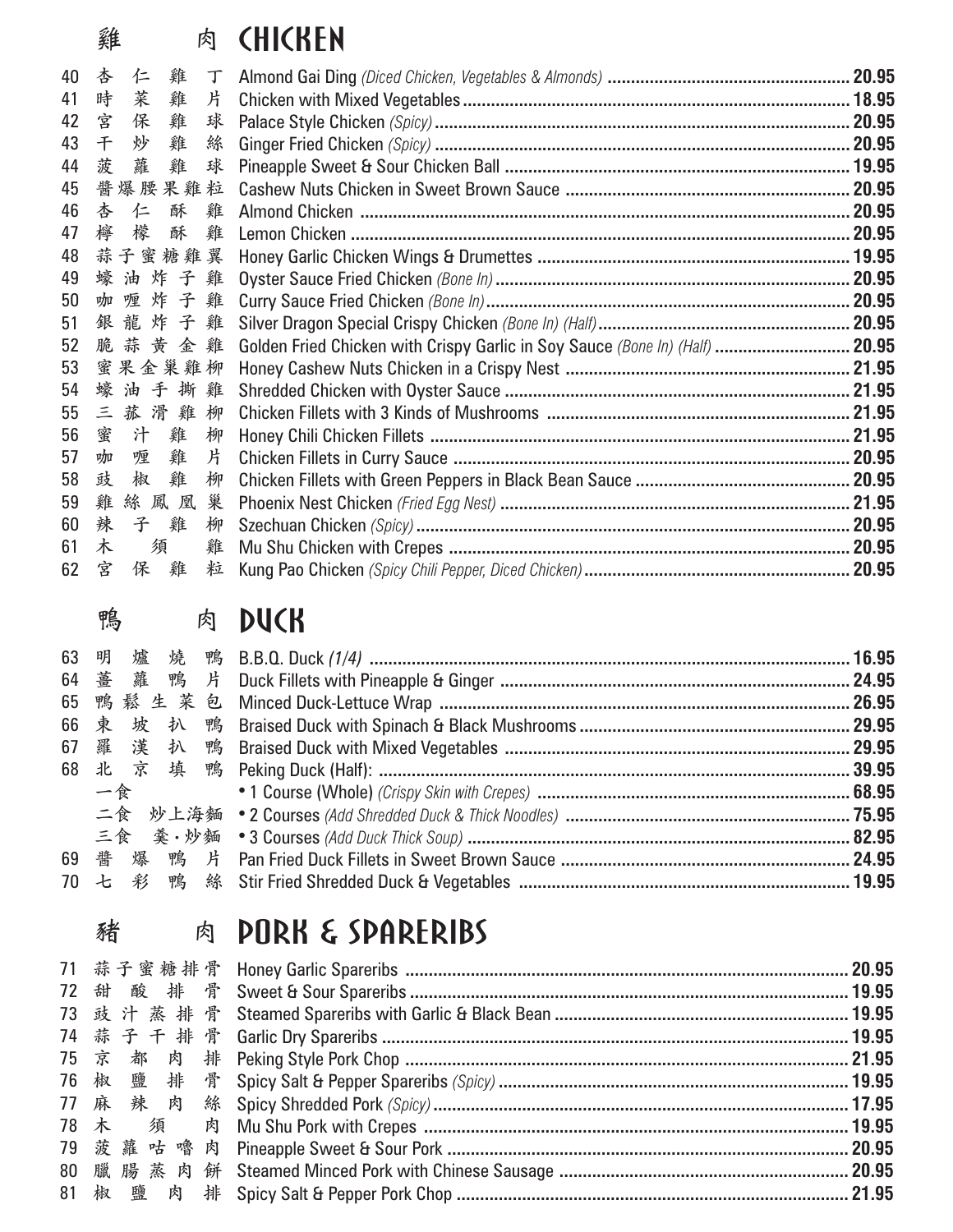|    |  | 肉 | <b>BFFF</b> |  |
|----|--|---|-------------|--|
| 82 |  |   |             |  |
|    |  |   |             |  |
|    |  |   |             |  |
|    |  |   |             |  |
|    |  |   |             |  |
|    |  |   |             |  |
|    |  |   |             |  |
|    |  |   |             |  |
| 90 |  |   |             |  |
|    |  |   |             |  |
|    |  |   |             |  |

| 煲 | <b>HOT POT</b> |  |
|---|----------------|--|
|   |                |  |
|   |                |  |
|   |                |  |
|   |                |  |
|   |                |  |
|   |                |  |
|   |                |  |
|   |                |  |
|   |                |  |
|   |                |  |
|   |                |  |

### **鍋巴、鐵板**

|  | 狗□ `戮衩 )】LLLINV KI\L G NUI PLHIL〉 |
|--|-----------------------------------|

|  |  | 蚤、銀芽類 EGG FOO YONG, CHOP SUEY                                                                         |  |
|--|--|-------------------------------------------------------------------------------------------------------|--|
|  |  |                                                                                                       |  |
|  |  |                                                                                                       |  |
|  |  |                                                                                                       |  |
|  |  |                                                                                                       |  |
|  |  | 116 銀 芽 菜 絲 Chop Suey (Shredded Vegetables, Bean Sprouts, Choice of Chicken, BBQ Pork or Beef)  17.95 |  |

Add Dry Noodle \$1.00 extra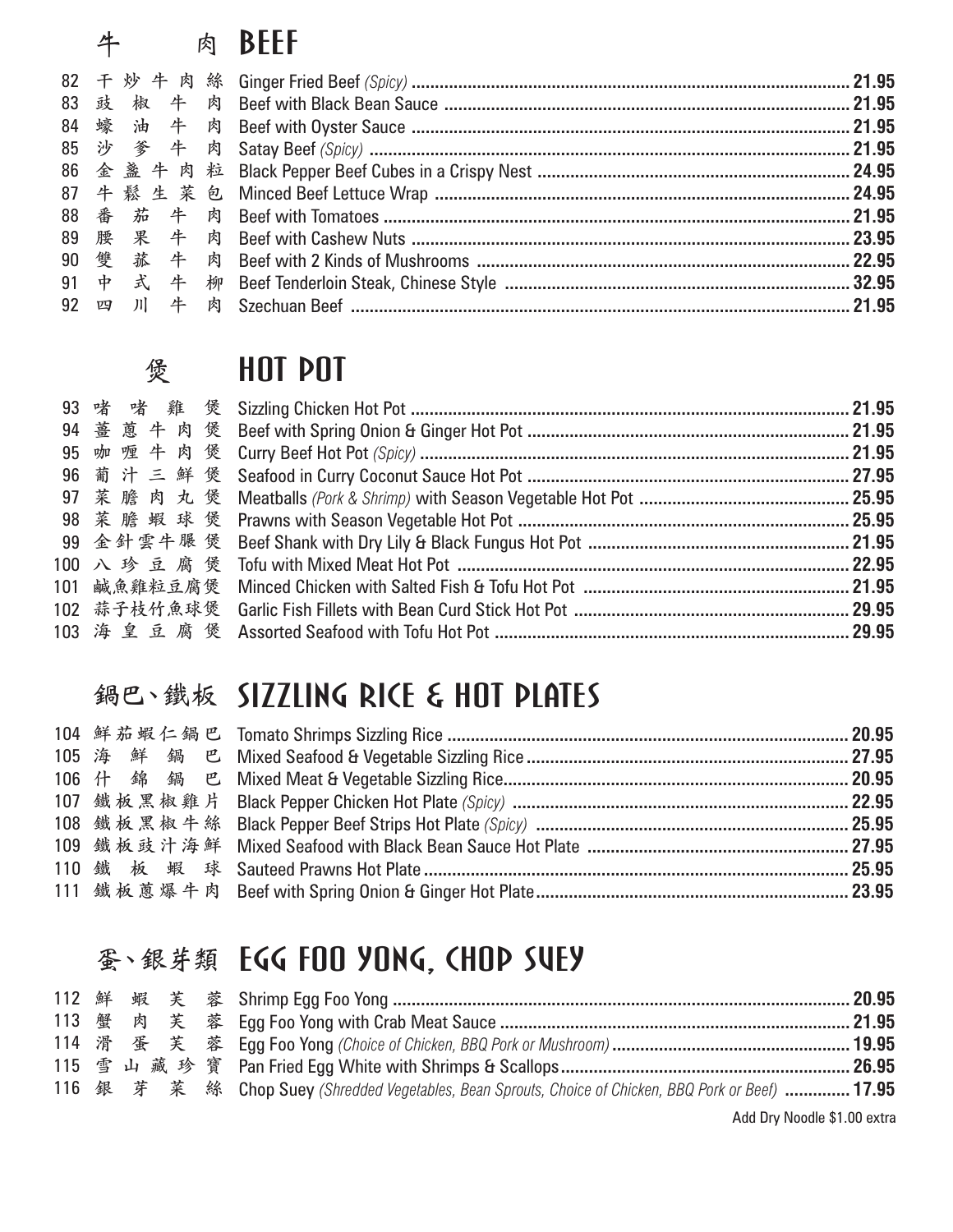## **蔬 菜**

|     | 疏 |          | टींर | <b>VEVEIHDLE&gt;</b>                                                      |  |
|-----|---|----------|------|---------------------------------------------------------------------------|--|
| 117 | 素 | 炒<br>雜   | 錦    |                                                                           |  |
| 118 | 牛 | 肉<br>雜   | 錦    |                                                                           |  |
| 119 | 銀 | 龍<br>雜   | 燴    | Silver Dragon Special Chop Suey (Mixed Meats, Seafood & Vegetables) 23.95 |  |
| 120 | 魚 | 香<br>茄   | 子    |                                                                           |  |
| 121 | 煎 | 釀<br>茄   | 子    |                                                                           |  |
| 122 | 蒜 | 茸炒豆      | 苗    |                                                                           |  |
| 123 | 雪 | 豆<br>牛   | 肉    |                                                                           |  |
| 124 |   | 西 蘭<br>牛 | 肉    |                                                                           |  |
| 125 |   | 時 菜<br>牛 | 肉    |                                                                           |  |
| 126 | 蠔 | 油<br>時   | 菜    |                                                                           |  |
| 127 | 芥 | 蘭<br>牛   | 肉    |                                                                           |  |
| 128 |   | 沙茶牛肉芥    | 蘭    |                                                                           |  |
| 129 |   | 芥<br>蠔油  | 蘭    |                                                                           |  |
| 130 |   | 鮑汁扒津     | 白    |                                                                           |  |
| 131 |   | 玉豆<br>牛  | 片    |                                                                           |  |
| 132 |   | 牛鬆<br>菠  | 菜    |                                                                           |  |
| 133 | 雞 | 菠<br>油   | 菜    |                                                                           |  |
| 134 |   | 牛<br>蘆 箚 | 肉    |                                                                           |  |
| 135 |   | 菘子蝦仁蘆筍   |      |                                                                           |  |
| 136 |   | 蟹肉扒蘆     | 筍    |                                                                           |  |
| 137 |   | 金菰小唐菜    |      |                                                                           |  |
| 138 |   | 花菇扒菜膽    |      |                                                                           |  |
| 139 |   | 蠔皇燴三菰    |      |                                                                           |  |
| 140 |   |          |      |                                                                           |  |
|     |   |          |      |                                                                           |  |

141 **麻婆豆腐** 142 **叉燒滑豆腐** 143 **紅燒豆腐** 144 **椒鹽豆腐** 145 **蠔油釀豆腐** 146 **蝦子釀豆腐** 147 **清蒸釀豆腐** 148 **蝦仁扒豆腐** 149 **羅漢扒豆腐 豆 腐**

| <b>2.</b> 肉    UTV |  |
|--------------------|--|
|                    |  |
|                    |  |
|                    |  |
|                    |  |
|                    |  |
|                    |  |
|                    |  |
|                    |  |
|                    |  |
|                    |  |
|                    |  |

| 蝦 |  |  | <b>PRAWNS</b>                                                                                        |  |
|---|--|--|------------------------------------------------------------------------------------------------------|--|
|   |  |  |                                                                                                      |  |
|   |  |  | 152   龍    糊    蝦     球    Prawns in Minced Pork & Black Bean Sauce ………………………………………………………………………24.95 |  |
|   |  |  |                                                                                                      |  |
|   |  |  |                                                                                                      |  |
|   |  |  |                                                                                                      |  |
|   |  |  |                                                                                                      |  |
|   |  |  |                                                                                                      |  |
|   |  |  |                                                                                                      |  |
|   |  |  |                                                                                                      |  |
|   |  |  |                                                                                                      |  |
|   |  |  |                                                                                                      |  |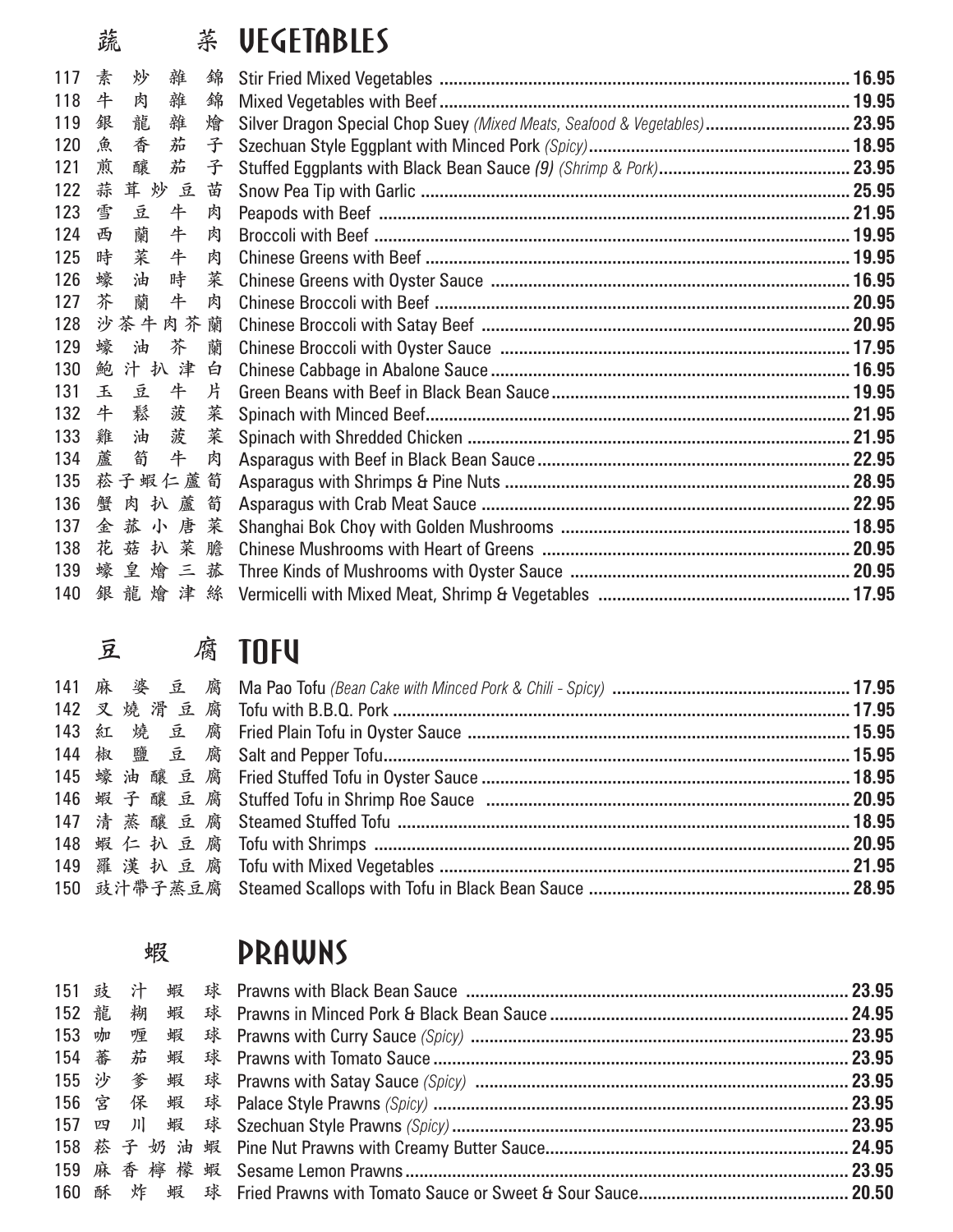## PRAWNS

**蝦**

|  | 161 酥 炸 蝴 蝶 蝦 Fried Butterfly Prawns (Breaded Shrimp with Bacon) ……………………………………………………… 24.95<br>162 白 灼 中 蝦 Boiled Prawns in Shell with Chili Sauce (Spicy) ……………………………………………………… 23.95<br>165   蒜     茸     蒸     蝦     Steamed Half Shell Prawns with Garlic  ……………………………………………………………………………… 23.95<br>166 二菘帶子蝦球 Sauteed Prawns & Scallops Topped with Pine Nuts & Dry Scallops …………………………………………………………………<br>169 蝦 球 扒 雙 菰 Prawns with Two Kings of Mushrooms ………………………………………………………………………………… 23.95<br>170 翡翠百花龍球 Dragon Prawn Balls in Crab Meat Sauce (Contains Pork, Garnished with Broccoli)  29.95<br>171 $\ X\ \ O\ \ \clubsuit\ \ \clubsuit\ \ \clubsuit\ \$ Prawns & Scallops in XO Sauce (Spicy) …………………………………………………………………………………… 29.95<br>172 豉汁蝦球玉豆 Prawns with Green Beans in Black Bean Sauce ………………………………………………………………… 23.95 |
|--|----------------------------------------------------------------------------------------------------------------------------------------------------------------------------------------------------------------------------------------------------------------------------------------------------------------------------------------------------------------------------------------------------------------------------------------------------------------------------------------------------------------------------------------------------------------------------------------------------------------------------------------------------------------------------------------------------------------------------------------------------------------------------------------------------------------------------------------------|

## **海 鮮**

| V <b>实</b> |           | <b>Att Dehituup</b>                                                                            |  |
|------------|-----------|------------------------------------------------------------------------------------------------|--|
|            |           |                                                                                                |  |
|            | 174 金巢海中寶 |                                                                                                |  |
|            |           | 175 乾 妙 鮮 魷 絲 Ginger Fried Squid <i>(Spicy)</i> ………………………………………………………………………………… 20.95          |  |
|            |           |                                                                                                |  |
|            | 177 豉 椒 鮮 |                                                                                                |  |
|            | 178 玉蘭鮮   |                                                                                                |  |
|            |           |                                                                                                |  |
|            |           |                                                                                                |  |
|            |           |                                                                                                |  |
|            |           |                                                                                                |  |
|            | 183 蒜椒煎大蠔 |                                                                                                |  |
|            |           | 184 薹 蔥 焗 蠔 Braised Oysters with Spring Onion & Ginger ……………………………………………………Current Price       |  |
|            |           | 185   酥    炸     大     蠔    Deep Fried Oysters ……………………………………………………………………………………… Current Price |  |
|            |           | 186 蠔皇原隻鮮蠔 Braised Whole Abalone in Oyster Sauce (1) ……………………………………………………Current Price         |  |

# **游 水**

|       |           | <u> 龍 蝦 、 蟹 【IVE LUBSIERS &amp; CRAB FRUM UVR SEAFUUD IANK</u>                       |     |  |
|-------|-----------|--------------------------------------------------------------------------------------|-----|--|
|       |           | 龍 蝦 或 蟹 Lobster or Crab:                                                             | 時 價 |  |
|       |           |                                                                                      |     |  |
|       |           | 188 雞油花雕蒸蟹 Steamed Live Crab with Chinese Wine & Supreme Chicken Broth Current Price |     |  |
|       | 189 湖南大千蟹 |                                                                                      |     |  |
|       | 190 清 蒸   |                                                                                      |     |  |
|       | 191 豉 椒   |                                                                                      |     |  |
|       | 192 薑 蔥   |                                                                                      |     |  |
| 193 奶 | 油         |                                                                                      |     |  |
|       | 194 魚 香   |                                                                                      |     |  |
|       | 195 蒜蓉蒸   |                                                                                      |     |  |
|       |           |                                                                                      |     |  |

### **魚** WHOLE FISH

|  | 196 清蒸石斑或匹古 Steamed Whole Rock Cod or Pickerel with Spring Onion & Ginger  Current Price |  |
|--|------------------------------------------------------------------------------------------|--|
|  | 197 红烧石斑或匹古 Deep Fried Whole Rock Cod or Pickerel with Tomato Sauce Current Price        |  |
|  | 198 五柳石斑或匹古 Deep Fried Whole Rock Cod or Pickerel in Pickle Sauce  Current Price         |  |
|  |                                                                                          |  |
|  | 200 帝皇松鼠魚 Deep Fried Whole Boneless Pickerel with Tomato Sauce Current Price             |  |

**時 價**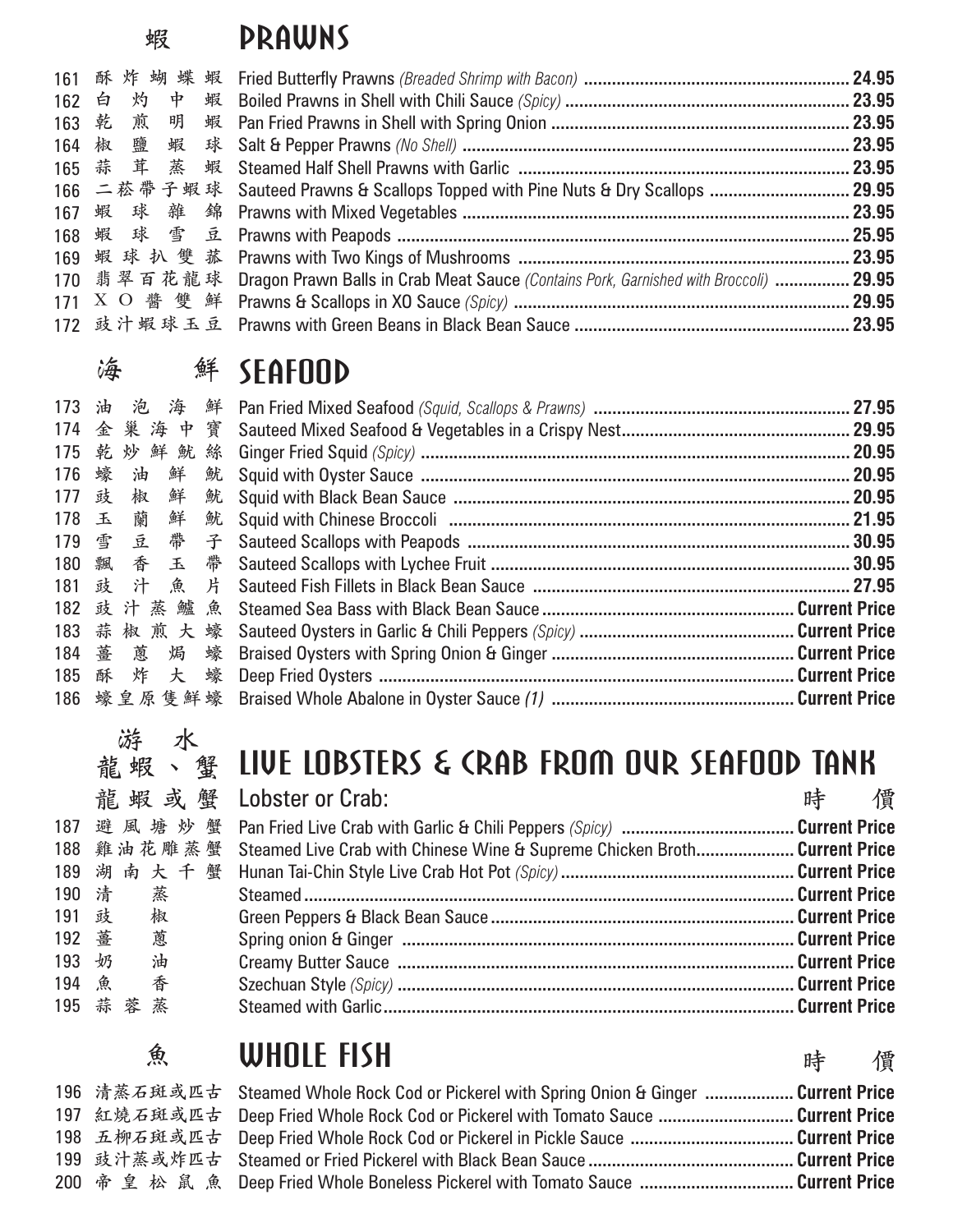## **<sup>飯</sup>** RICE

| 201 | 楊 | 州         | 炒 | 飯 |  |
|-----|---|-----------|---|---|--|
| 202 | 雞 | 絲         | 炒 | 飯 |  |
| 203 | 叉 | 燒         | 炒 | 飯 |  |
| 204 | 蝦 | 仁         | 炒 | 飯 |  |
| 205 | 海 | 皇         | 炒 | 飯 |  |
| 206 |   | 毛菰        | 炒 | 飯 |  |
| 207 |   | 生炒牛肉      |   | 飯 |  |
| 208 |   | 燒鴨粒炒      |   | 飯 |  |
| 209 |   | 菠蘿雞粒炒飯    |   |   |  |
| 210 |   | 鹹魚雞粒炒飯    |   |   |  |
|     |   | 211 素雜錦炒飯 |   |   |  |
| 212 | 淨 | 炒         |   | 飯 |  |
| 213 |   | 生炒糯米飯     |   |   |  |
| 214 |   | 牛肉芥蘭      |   | 飯 |  |
| 215 |   | 咖喱雞片飯     |   |   |  |
| 216 |   | 海鮮粒粒飯     |   |   |  |
| 217 |   | 鼓汁蝦仁飯     |   |   |  |
| 218 |   | 銀龍雜燴飯     |   |   |  |
|     |   | 219 絲 苗   | 白 | 飯 |  |
|     |   |           |   |   |  |
|     |   |           |   |   |  |

# CHOW MEIN, CHOW FUNN<br>(FRIED NOODLES)

|     | 炒 |             | 麵 | [FRIED NOODLES]                                                                   | (S) | (L)    |
|-----|---|-------------|---|-----------------------------------------------------------------------------------|-----|--------|
| 221 |   | 銀龍炒麵、河      |   | Silver Dragon Special Chow Mein (or Funn) (Mixed Seafood, Meat & Vegetables)17.95 |     | 22.95  |
|     |   | 222 廣東炒麵、河  |   |                                                                                   |     | 22.95  |
|     |   |             |   | (Shredded Chicken, BBQ Pork, Shrimp, Mushroom & Bean Sprout)                      |     |        |
|     |   | 223 滑雞球炒麵、河 |   |                                                                                   |     | 22.95  |
| 224 |   | 杭州蝦球炒麵 河    |   |                                                                                   |     | 28.95  |
| 225 |   | 沙爹牛肉炒麵河     |   |                                                                                   |     | 23.95  |
| 226 |   | 豉椒牛肉炒麵河     |   | Beef & Green Peppers in Black Bean Sauce Chow Mein (or Funn) 18.95                |     | 23.95  |
| 227 |   | 牛肉芥蘭炒麵、河    |   |                                                                                   |     | 23.95  |
|     |   | 228 薑蔥叉燒撈麵  |   |                                                                                   |     | 19.95  |
|     |   | 229 乾 炒 牛   | 河 |                                                                                   |     | 23.95  |
|     |   | 230 星 洲 炒 米 |   |                                                                                   |     | 21.95  |
|     |   |             |   | (Fried Rice Vermicelli with Curry, Shrimp, Pork, Chicken & Sesame seed - Spicy)   |     |        |
|     |   | 231 上海粗炒麵   |   |                                                                                   |     | 21.95  |
| 232 |   | 紅油粗炒麵       |   | Spicy Thick Noodle with Mixed Meat, Seafood & Veggie 18.95                        |     | 23.95  |
| 233 |   | 肉絲乾燒伊麵      |   |                                                                                   |     |        |
| 234 |   | 蟹肉乾燒伊麵      |   |                                                                                   |     |        |
| 235 |   | 海鮮炒麵、河      |   |                                                                                   |     | 30.95  |
| 236 |   | 素雜錦炒麵、河     |   |                                                                                   |     | 20.95  |
|     |   | 237 豉油皇炒麵   |   |                                                                                   |     | 18.95  |
|     |   | 238 淨 煎 蛋   | 麵 |                                                                                   |     | .11.95 |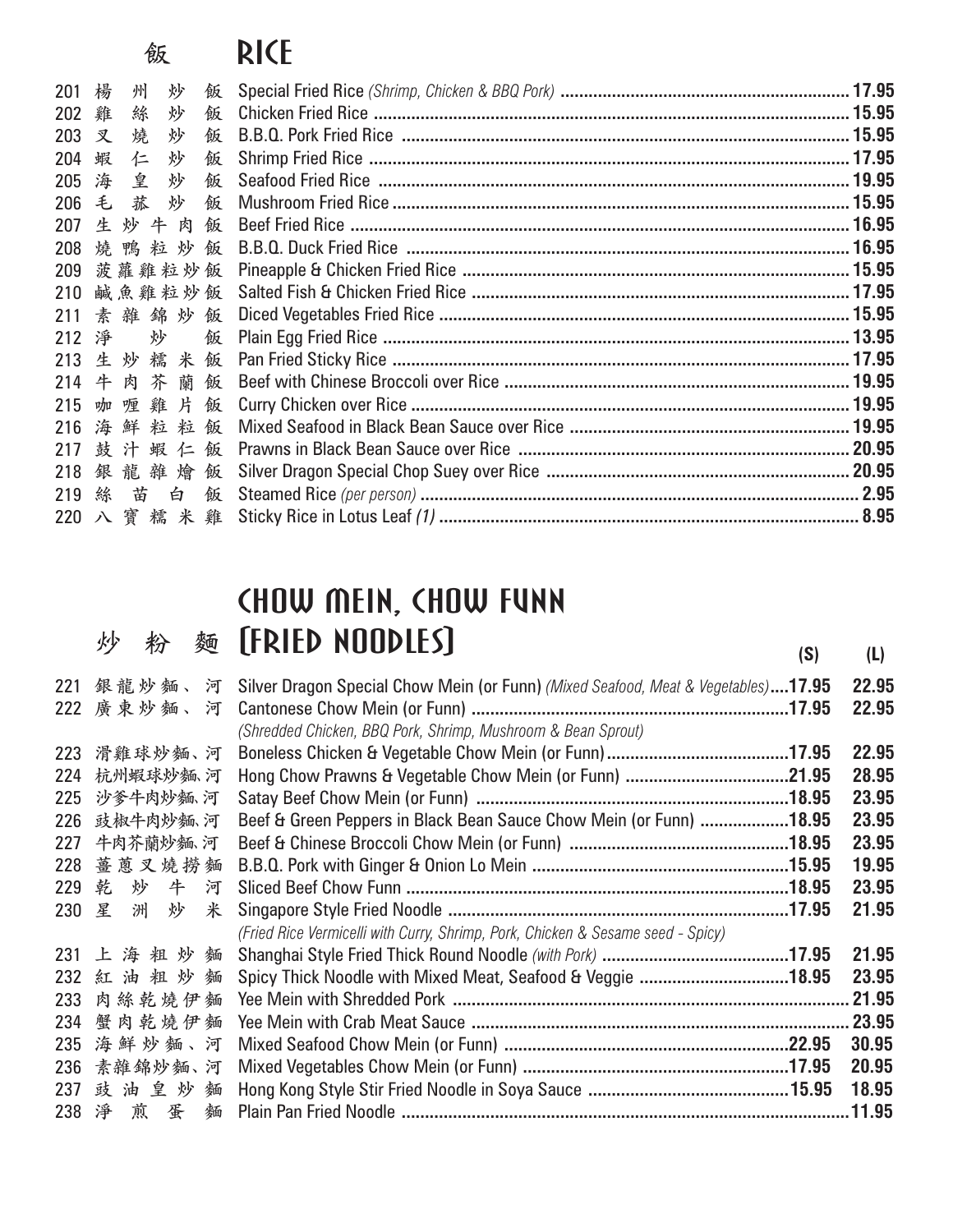|  | 湯 粉 麵 SOUP NOODLES<br>(M)                                                      | (L) |
|--|--------------------------------------------------------------------------------|-----|
|  |                                                                                |     |
|  |                                                                                |     |
|  | 241 榨菜肉絲湯米 Shredded Pork & Preserved Vegetable Rice Vermicelli Soup15.95 19.95 |     |
|  | 242 牛 肉 湯 河 Beef with Flat Rice Noodle Soup ……………………………………………………………17.50 22.95 |     |
|  |                                                                                |     |
|  |                                                                                |     |
|  |                                                                                |     |

### **素食精選**

|     |             | 系 食 和 选 VEVEIHKIHN )PEVIHLIIE)                                                 |  |
|-----|-------------|--------------------------------------------------------------------------------|--|
| 245 | 酥炸齋春卷       |                                                                                |  |
| 246 | 羅漢腐皮卷       |                                                                                |  |
| 247 | 花素餃子        |                                                                                |  |
|     | 248 四 寶 鍋 巴 |                                                                                |  |
|     | 249 翡翠羅漢齋卷  |                                                                                |  |
|     | 250 羅漢上素    |                                                                                |  |
|     |             | Sea Weed, Snow Mushroom, Black Fungus, Peapods & other Vegetables)             |  |
|     | 251 金巢鮮蜜果粒  |                                                                                |  |
|     | 252 酥炸琵琶豆腐  |                                                                                |  |
|     |             | (Stuffed with Chinese Mushrooms, Bamboo Shoots, Green & Red Peppers)           |  |
|     | 253 素麻婆豆腐   |                                                                                |  |
|     | 254 素 木 須 菜 |                                                                                |  |
| 255 | 醬爆腰果菜粒      | Cashew Nuts, Diced Mixed Vegetables, Mushrooms in Sweet Brown Sauce  17.95     |  |
|     | 256 素燒茄子煲   | Braised Eggplants Hot Pot (Eggplants, Black Mushrooms, Straw Mushrooms,  21.95 |  |
|     |             | Bamboo Shoots, Peapods)                                                        |  |
|     | 257 素川醬四季豆  |                                                                                |  |
| 258 | 鮮腐皮小棠菜      | Braised Fresh Bean Curd Sheets in Oyster Sauce with Shanghai Bok Choy  20.95   |  |
|     | 259 干炒汁酥炸豆腐 |                                                                                |  |
|     | 260 素雜錦炒米粉  |                                                                                |  |

|  | 甜品 DESSERTS                                                                          |  |
|--|--------------------------------------------------------------------------------------|--|
|  |                                                                                      |  |
|  |                                                                                      |  |
|  |                                                                                      |  |
|  | 拔 絲 鴛 鴦 Fried Apple & Banana Fritters with Honey ………………………………………………………………………………14.95 |  |
|  |                                                                                      |  |
|  |                                                                                      |  |
|  |                                                                                      |  |

## **BEUERAGES**

| 咖啡、<br>西茶 | Coffee / Tea        | 3.25 |
|-----------|---------------------|------|
| 中國茶       | <b>Chinese Tea</b>  | 0.50 |
| 鮮奶        | Milk                | 3.25 |
| 汽水        | <b>Soft Drinks</b>  | 3.25 |
| 果汁        | Juices              | 3.25 |
| 瓶装水       | <b>Bottle Water</b> | 2.50 |